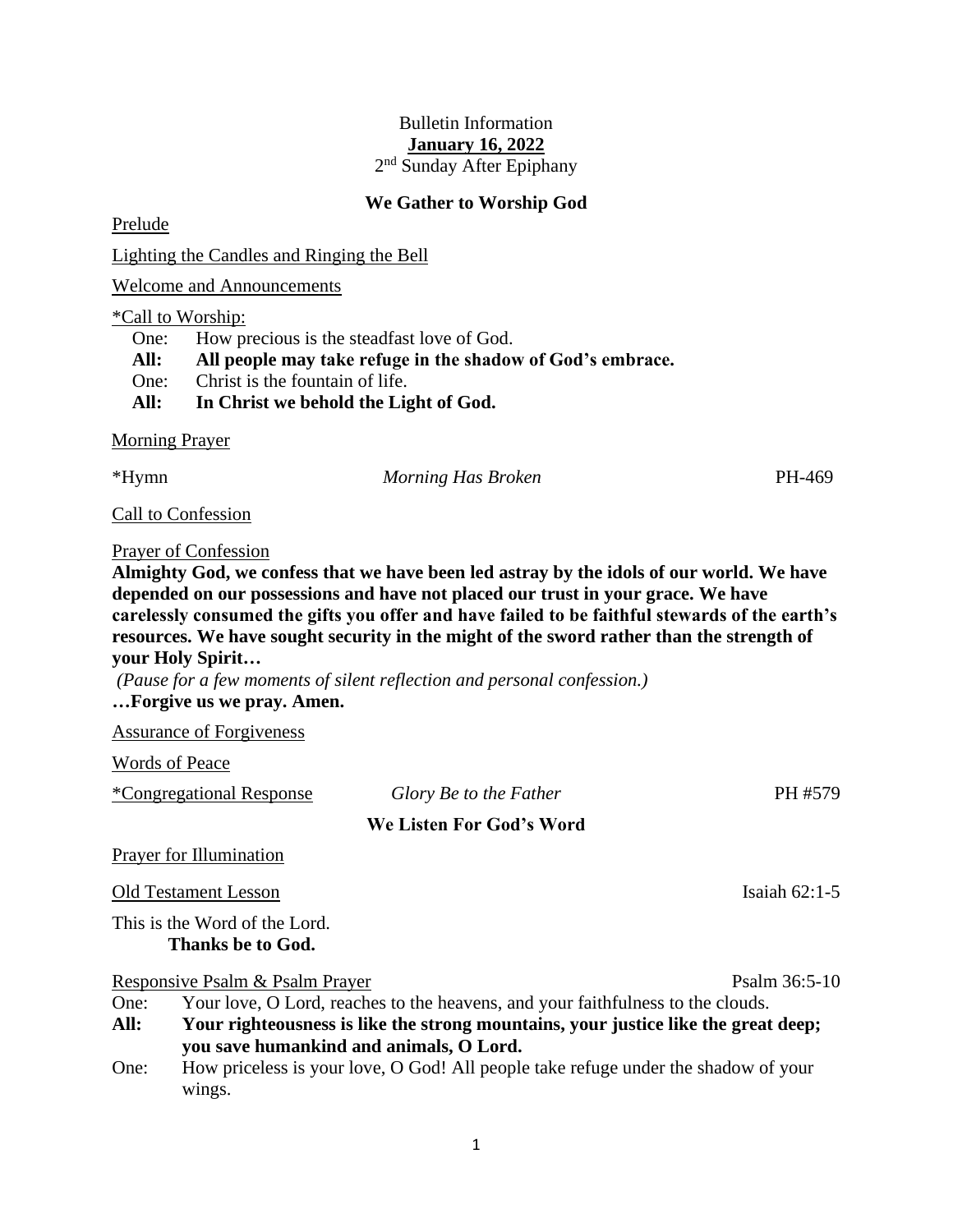| All:          | of your delights.                                  | They feast upon the abundance of your house; you give them drink from the river                                                                                                                                                                |                       |
|---------------|----------------------------------------------------|------------------------------------------------------------------------------------------------------------------------------------------------------------------------------------------------------------------------------------------------|-----------------------|
| One:          |                                                    | For with you is the well of life, and in your light we see light.                                                                                                                                                                              |                       |
| All:          | who are true of heart.                             | Continue your loving kindness to those who know you, and your favor to those                                                                                                                                                                   |                       |
| One:          | from your well of life.                            | Eternal God, you satisfy our hunger with your abundant feast, and you quench our thirst                                                                                                                                                        |                       |
|               |                                                    | By the gift of baptism bathe us in your light, that we may act wisely and do what is<br>good for all humankind, for the animals with whom we share the earth, and for your<br>whole creation; through Jesus Christ, our savior and Lord. Amen. |                       |
|               | <b>New Testament Lesson</b>                        |                                                                                                                                                                                                                                                | 1 Corinthians 12:1-11 |
|               | This is the Word of the Lord.                      |                                                                                                                                                                                                                                                |                       |
|               | Thanks be to God.                                  |                                                                                                                                                                                                                                                |                       |
|               | <b>Gospel Lesson</b>                               |                                                                                                                                                                                                                                                | John $2:1-11$         |
|               | This is the Word of the Lord.<br>Thanks be to God. |                                                                                                                                                                                                                                                |                       |
| <u>Sermon</u> |                                                    | Filled to the Brim                                                                                                                                                                                                                             |                       |
|               |                                                    | We Respond to God's Word                                                                                                                                                                                                                       |                       |
| $*Hymn$       |                                                    | Of the Father's Love Begotten                                                                                                                                                                                                                  | PH-309                |
|               |                                                    |                                                                                                                                                                                                                                                |                       |

Prayers of the People and the Lord's Prayer

**Our Father who art in heaven, hallowed by thy name. Thy kingdom come, thy will be done, on earth as it is in heaven. Give us this day our daily bread; and forgive us our debts, as we forgive our debtors; and lead us not into temptation, but deliver us from evil. For thine is the kingdom and the power and the glory, forever. Amen.**

Invitation to the Offering

**Offering** 

\*Congregational Response *Doxology*

Prayer of Dedication

\*Affirmation of Faith *Col. 1:15-20*

**Jesus Christ is the image of the invisible God, the firstborn of all creation; in him all things in heaven and on earth were created, things visible and invisible. All things have been created through him and for him. He himself is before all things, and in him all things hold together. He is head of the body, the church; he is the beginning, the firstborn of the dead, so that he might come to have first place in everything. For in him all the fullness of God was pleased to dwell, and through him God was pleased to reconcile all things, whether on earth or in heaven, by making peace through the blood of his cross. Amen.**